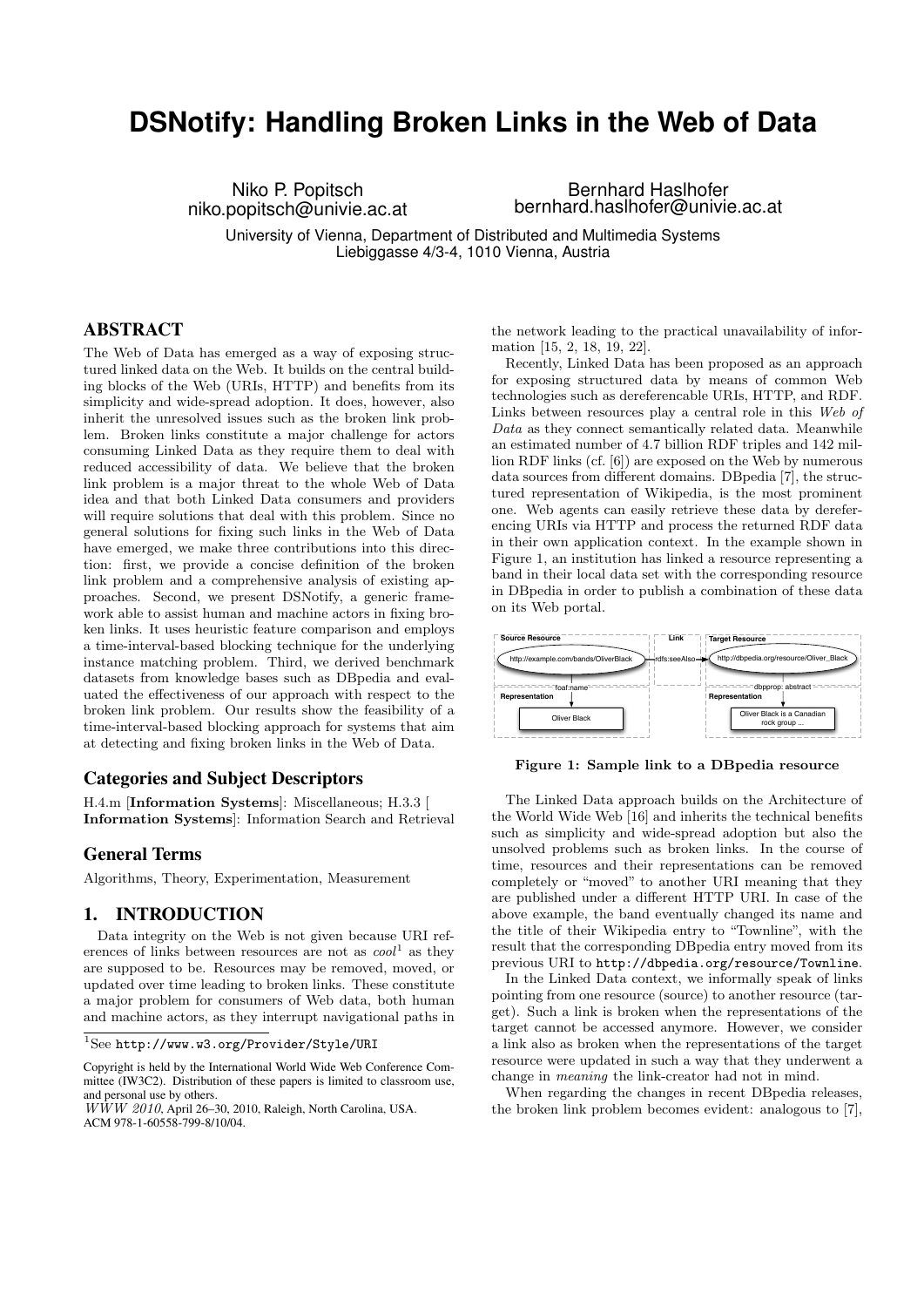we analyzed the instances of common DBpedia classes in the snapshots 3.2 (October 2008) and 3.3 (May 2009), identified the events that occurred between these versions and categorized them into move, remove, and create events. The results in Table 1 show that within a period of about seven months the DBpedia data space has grown and was considerably reorganized. Different from other data sources, DBpedia has the great advantage that it records move events in so-called redirect links that are derived from redirection pages. These are automatically created in the Wikipedia when articles are renamed.

| Class        | Ins. $3.2$ | Ins. $3.3$ | MV    | RM.    | CR.    |
|--------------|------------|------------|-------|--------|--------|
| Person       | 213.016    | 244.621    | 2.841 | 20.561 | 49.325 |
| Place        | 247,508    | 318,017    | 2.209 | 2,430  | 70,730 |
| Organisation | 76,343     | 105,827    | 2,020 | 1.242  | 28,706 |
| Work         | 189.725    | 213.231    | 4.097 | 6.558  | 25,967 |

Table 1: Changes between two DBpedia releases. Ins. 3.2 and Ins 3.3 denote the number of instances of a certain DBpedia class in the respective release data sets, MV the moved, RM the removed, and CR the number of created resources.

If humans encounter broken links caused by a move event, they can search the data source or the Web for the new location of the target resource. However, for machine agents broken links can lead to serious processing errors or misinterpretation of resources when they do not implement appropriate fallback mechanisms. If, for instance, the link in Figure 1 breaks and the target resource becomes unavailable due to a remove or move event, the referenced biography information cannot be provided anymore. If the resource representations are updated and undergo a change in meaning, the Web portal could encounter the problem of exposing semantically invalid information.

While the detection of broken links on the Web is supported by a number of tools, there are only few approaches for automatically fixing them [19]. Techniques for dealing with the broken link problem in the Web of Data do not exist yet. The current approach is to rely on the HTTP 404 Not Found response and assume that data-consuming actors can deal with it. We consider this as insufficient and propose DSNotify, which we informally introduced in [12], as a possible solution. DSNotify is a generic change detection framework for Linked Data sources that informs dataconsuming actors about the various types of events (create, remove, move, update) that can occur in data sources.

Our contributions are: (i) we formalize the broken-link problem in the context of the Web of Data and provide a comprehensive analysis of existing solution strategies (Section 2), (ii) we present DSNotify, focusing on its core algorithms for handling the underlying instance matching problem (Section 3), and (iii) we have derived benchmark data sets from the ISLab Instance Matching Benchmark [11] and from the DBpedia knowledge base and evaluate the effectiveness of the DSNotify approach (Section 4).

#### 2. THE BROKEN LINK PROBLEM

In the previous section, we informally described the broken link problem and its possible consequences. In this section we want to contribute a formal definition of a broken link in the context of Linked Data and discuss existing solution strategies for dealing with this problem.

## 2.1 Definition of Broken Links and Events

We distinguish two types of broken links that differ in their characteristics and in the way how they can be detected and fixed: structurally and semantically broken links.

*Structurally broken links.* Formally, we define structurally broken (binary) links as follows:

DEFINITION 1 (BROKEN LINK). Let  $\mathcal R$  and  $\mathcal D$  be the set of resources and resource representations respectively and  $\mathcal{P}(\mathcal{A})$  be the powerset of an arbitrary set  $\mathcal{A}$ . Further let  $\delta_t : \mathcal{R} \longrightarrow \mathcal{P}(\mathcal{D})$ , be a dereferencing function returning the set of representations of a given resource at a given time t. Now we can define a (binary) link as a pair  $l = (r_{source}, r_{target})$  with  $r_{source} \wedge r_{target} \in \mathcal{R}$ . Such a link is called structurally broken if

 $\delta_{t-\Delta}(r_{target}) \neq \emptyset \wedge \delta_t(r_{target}) = \emptyset.$ 

That is, a link (as depicted for example in Figure 1) is considered structurally broken if its target resource had representations that are not retrievable anymore<sup>2</sup>. In the remainder of this paper, we will refer to structurally broken links simply as broken links if not stated otherwise.

*Semantically broken links.* Apart from structurally broken links, we also consider a link as broken if the human interpretation (the meaning) of the representations of its target resource differs from the one intended by the link author. In a quantitative analysis of Wikipedia articles that changed their meaning over time [13], the authors found out that only a small number of articles (6 out of a test set of 100 articles) underwent minor or major changes in their meaning. However, we do not think that these results can be generalized for arbitrary data sources.

In contrast to structurally broken links, semantically broken links are much harder to detect and fix by machine actors. But they are fixable by human actors that may, in a semi-automatic process, report such events to a system that then forwards these events to subscribed actors. We have foreseen this in our system (see Section 3).

*Events.* Having defined links and broken links we can now define events that occur when datasets are modified, possibly leading to broken links:

DEFINITION 2 (EVENT). Let  $\mathcal E$  be the set of all events and  $e \in \mathcal{E}$  be a quadruple  $e = (r_1, r_2, \tau, t)$ , where  $r_1 \in \mathcal{R}$  and  $r_2 \in \mathcal{R} \cup \{\emptyset\}$  are resources affected by the event,

 $\tau \in \{created, removed, updated, moved\}$  is the type of the event and t is the time when the event took place. Further let  $\mathcal{L} \subseteq \mathcal{E}$  be a set of detected events.

Then we can assert that,  $\forall r \in \mathcal{R}$ :  $\delta_{t-\Delta}(r) = \emptyset \wedge \delta_t(r) \neq \emptyset \Longrightarrow \mathcal{L} \longleftarrow \mathcal{L} \cup \{(r, \emptyset, created, t)\}$ .  $\delta_{t-\Delta}(r) \neq \emptyset \wedge \delta_t(r) = \emptyset \Longrightarrow \mathcal{L} \longleftarrow \mathcal{L} \cup \{(r, \emptyset, removed, t)\}$ .  $\delta_{t-\Delta}(r) \neq \delta_t(r) \Longrightarrow \mathcal{L} \longleftarrow \mathcal{L} \cup \{(r, \emptyset, updated, t)\}.$ 

Note the analogy between the definition of broken links and removed events: whenever the representations of a link

 $^{2}$  Note that our definitions do not consider a link as broken if only some of the representations of the target resource are not retrievable anymore. We consider clarifications of this issue as a topic for further research.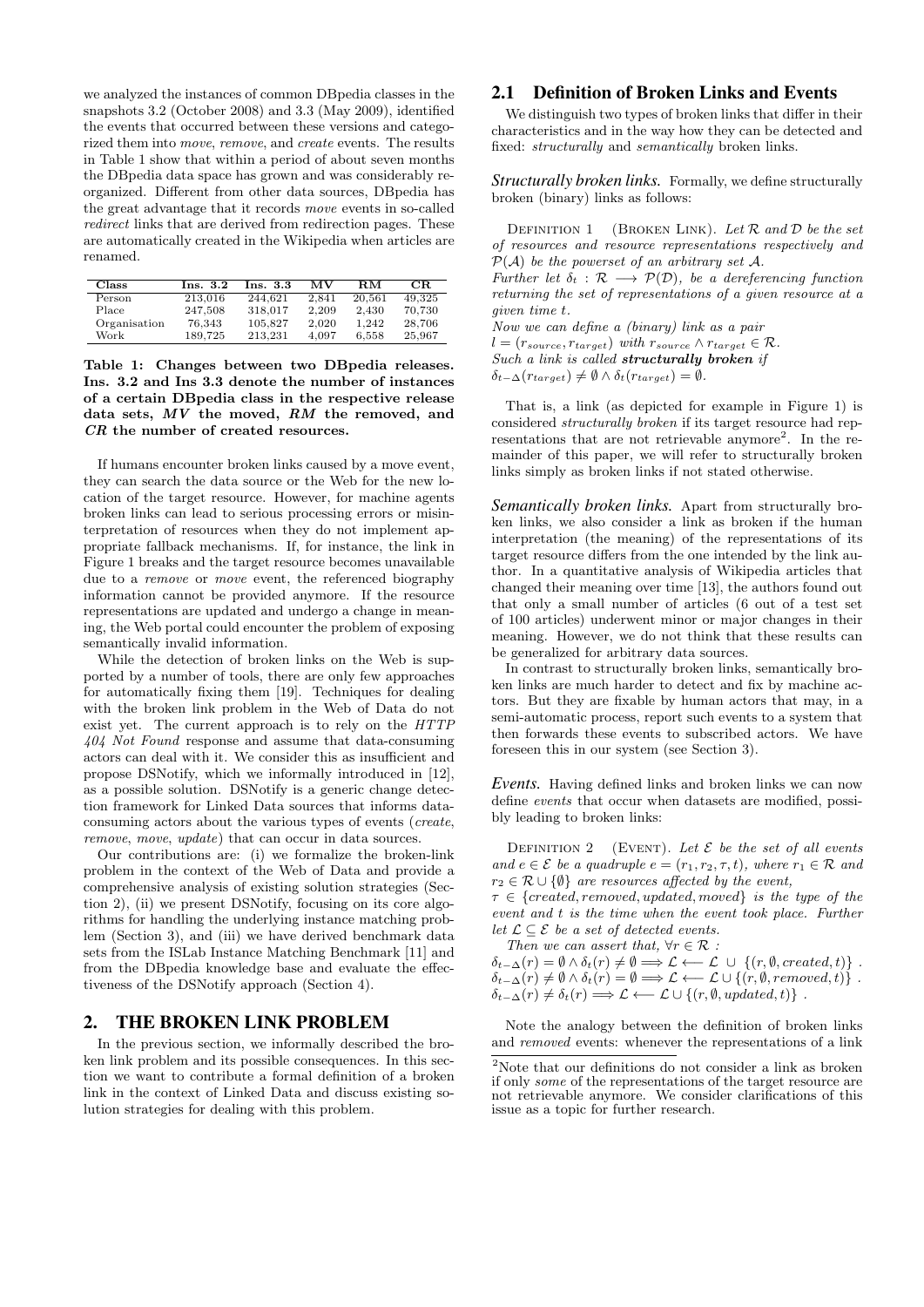target are removed, the corresponding links are broken. Now we have defined create, remove and update events, but what about the event type "moved"? In fact, it is not possible to speak about moved resources considering only the previous definitions. Although there is no concept of resource location in RDF, it exists in the Web of Data as it relies on dereferencable HTTP URIs. For this reason, we define a weak equality relation between resources in the Web of Data based on a similarity relation between its representations and build on that to define move events:

DEFINITION 3 (MOVE EVENT).

Let  $\sigma$ :  $\mathcal{P}(\mathcal{D}) \times \mathcal{P}(\mathcal{D}) \longrightarrow [0,1]$  be a similarity function between two sets of resource representations. Further let  $\Theta \in [0, 1]$  be a threshold value.

We define the maximum similarity of a resource  $r_{old} \in \{r \in \mathcal{R} | \delta_t(r_{old}) = \emptyset\}$  with any other resource  $r_{new} \in$  $\mathcal{R}\setminus\{r_{old}\}$  as  $sim_{r_{old}}^{max} \equiv max(\sigma(\delta_{t-\Delta}(r_{old}),\delta_t(r_{new})))$ . Now we can assert that:  $\exists! r_{new} \in \mathcal{R} | \delta_{t-\Delta}(r_{new}) = \emptyset \wedge \Theta < \sigma(\delta_{t-\Delta}(r_{old}), \delta_t(r_{new})) =$  $sim_{\textit{rold}}^{\textit{max}} \Longrightarrow \mathcal{L} \leftarrow \mathcal{L} \cup \{(r_{\textit{new}}, r_{\textit{old}}, \textit{moved}, t)\}$ .

Thus, we consider a resource as moved from one HTTP URI to another when the resource with the "old" URI was removed, the resource with the "new" URI was created and the representations retrieved from the "old" URI are very similar<sup>3</sup> to the representations retrieved from the "new" URI.

#### 2.2 Solution Strategies

In consequence of Definition 1, we further provide a more informal definition of link integrity:

DEFINITION  $4$  (LINK INTEGRITY). Link integrity is a qualitative measure for the reliability that a link leads to the representations of a resource that were intended by the author of the link.

Methods to preserve link integrity have a long history in hypertext research. We have analyzed existing approaches in detail, building to a great part on Ashman's work [2] and extending it. In the following, we categorize broken links by the events that caused their breaking:

type  $\mathbf{A}$ : links broken because source resources were moved<sup>4</sup> , type B: links broken because target resources were moved and type C: links broken because source or target resources were removed. The identified solution strategies are summarized in Table 2 and discussed in the following:

*Ignoring the Problem.* Although this can hardly be called a "solution strategy", it is the status-quo to simply ignore the problem of broken links and shift it to higher-level applications that process the data. As mentioned before, this strategy is even less acceptable in the Web of Data.

*Embedded Links.* The embedded link model [8] is the most common way how links on the Web are modeled. As in HTML, the link is embedded in the source representation

|                                  |       | Broken link type |  |  |
|----------------------------------|-------|------------------|--|--|
| <b>Solution Strategy</b>         | Class | A                |  |  |
| Ignoring the Problem             |       |                  |  |  |
| Embedded Links                   | р     |                  |  |  |
| Relative References              | р     |                  |  |  |
| Indirection                      | р     |                  |  |  |
| Versioned and Static Collections | р     |                  |  |  |
| Regular Updates                  | р     |                  |  |  |
| Redundancy                       | р     |                  |  |  |
| Dynamic Links                    | a.    |                  |  |  |
| Notification                     | с     |                  |  |  |
| Detect and Correct               | C     |                  |  |  |
| Manual Edit/Search               | C     |                  |  |  |

Table 2: Solution strategies for the broken link problem. The strategies are classified according to Ashman [2]: preventative methods (p) that try to avoid broken links in the first place, adaptive methods (a) that create links dynamically thereby avoiding broken links and corrective methods (c) that try to fix broken links. Symbols: potentially fixes/avoids such broken links  $\Theta$ , does not fix/avoid such broken links ( $\circ$ ), partly fixes/avoids such broken links ( $\circ$ )

and the target resource is referenced using e.g., an HTTP URI reference. This method preserves link integrity when the source resource of a link is moved (type  $A$ ).

*Relative References.* Relative references prevent broken links in some cases (e.g., when a whole resource collection is moved). But neither does this method avoid broken links due to removed resources (type  $C$ ), nor does it hinder links with external sources/targets (i.e., absolute references) from breaking.

Indirection<sup>5</sup>. Introducing a layer of indirection allows content providers to keep links to their Web resources up to date. Aliases refer to the location of a resource and special services translate between an alias and its referred location. Moving or removing a resource requires an update in these service's translation tables. Uniform Resource Names were proposed for such an indirection strategy, PURLs and DOIs are two well known examples [1]. Permalinks use a similar strategy, although the translation step is performed by the content repository itself and not by a special (possibly central) service. Another special case on the Web is the use of small ("gravestone") pages that reside at the locations of moved or removed resources and indicate what happened to the resource (e.g., by automatically redirecting the HTTP request to the new location).

The main disadvantage of the indirection strategy is that it depends on notifications (see below) for updating the translation tables. Furthermore it "... requires the cooperation of link creators to refer to the alias instead of to the absolute address." [2]. Another disadvantage is that special "translation services" (PURL server, CMS, gravestone pages) are required that introduce additional latency when accessing resources (e.g., two HTTP requests instead of one). Nevertheless, indirection is an increasingly popular method on the Web. This strategy prevents broken links of type A

<sup>3</sup>Note that in the case that there are multiple possible move target resources with equal (maximum) similarity to the removed resource  $r_{old}$ , no event is issued (∃! should be read as "there exists exactly one").

<sup>4</sup>Note that in our definitions we did not consider links of type A as we assumed an embedded link model for Linked Data sources.

<sup>5</sup>The "Dereferencing (Aliasing) of End Points" and "Forwarding Mechanisms and Gravestones" categories from [2] are combined in this category.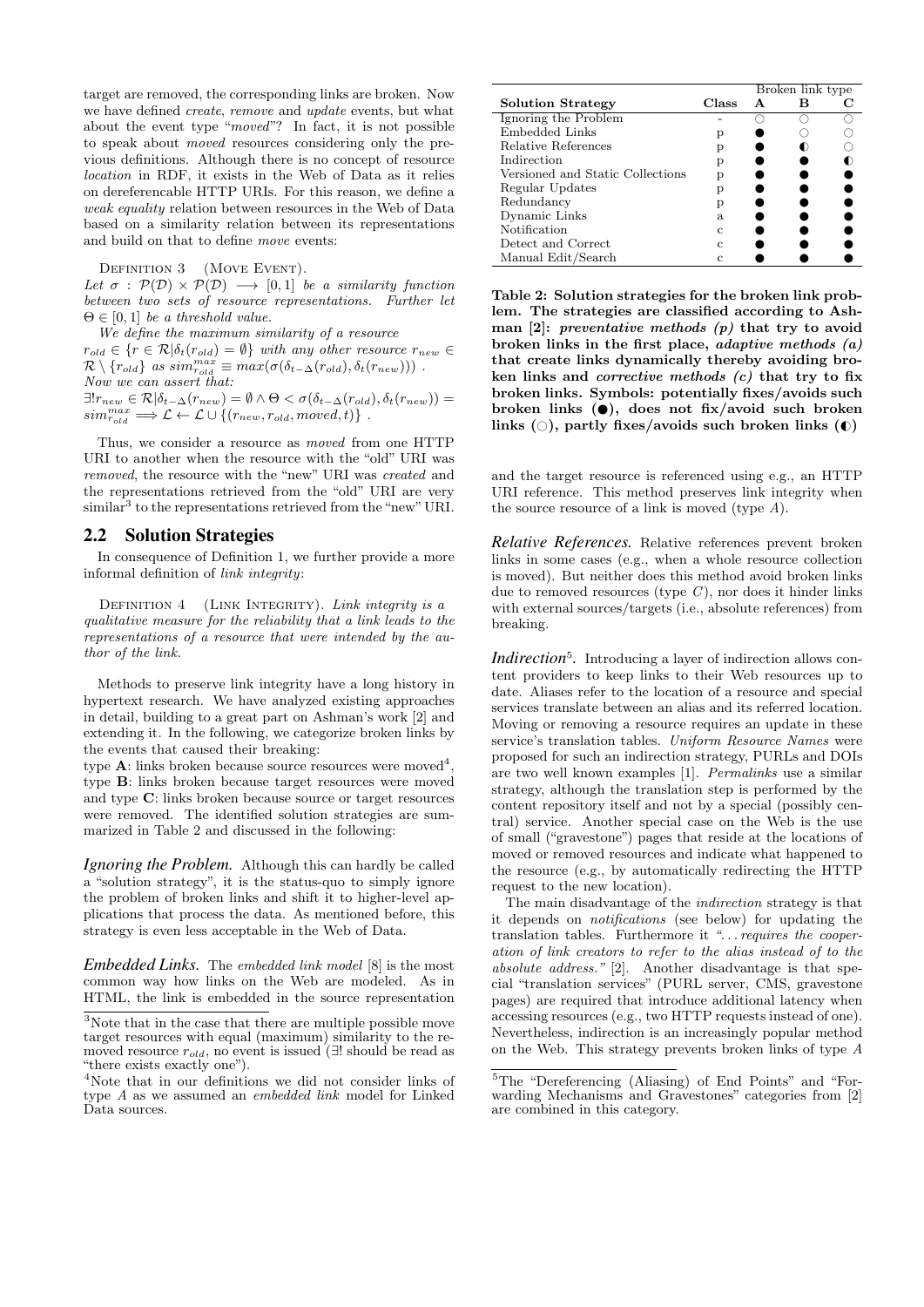and  $B$  and can also help with type  $C$  links, e.g., removed PURLs result in HTTP 410 status code (Gone), which allows an application to react accordingly (e.g., by removing the links to this resource).

*Versioned and Static Collections.* In this approach, no modifications/deletions of the considered resources are allowed. This prevents broken links of types A-C within a static collection (e.g., an archive), links with sources/targets outside this collection can still break. Examples are HTML links into the *Internet Archive*<sup>6</sup>. Furthermore, semantically broken links may be prevented when e.g., linking to a certain (unmodifiable) revision of a Wikipedia article.

*Regular Updates.* This approach is based on predictable updates to resource collections, so applications can easily update their links to the new (predictable) resource locations, avoiding broken links of types A-C).

*Redundancy.* Redundant copies of resource representations are kept and a service forwards referrers to one of these copies as long as at least one copy still exists. This approach is related to the versioning and indirection approaches. However, such services can reasonably be applied only to highly available, unmodifiable data (e.g., collections of scientific documents). This method may prevent broken links of types A-C, examples include LOCKSS [21] or RepWeb [23].

*Dynamic Links.* In this method, links are created dynamically when required and are not stored, avoiding broken links of types A-C. The links are created based on computations that may reflect the current state of the involved resources as well as other (external) parameters, i.e., such links may be context-dependent. However, the automatic generation of links is a non-trivial task and this solution strategy is not applicable to many real-world problems.

*Notification.* Here, clients are informed about the events that may lead to broken links and all required information (e.g., new resource locations) is communicated to them so they can fix affected links. This strategy was for example used in the Hyper-G system [17] where resource updates are propagated between document servers using a p-flood algorithm. It is also the strategy of Silk and Triplify discussed in Section 5. This method resolves broken links caused by A-C but requires that the content provider can observe and communicate such events.

*Detect and Correct.* The solution for the broken link problem proposed in this work falls mainly into this category that Ashman describes in her work as: ". . . the application using the link first checks the validity of the endpoint reference against the information, perhaps matching it with an expected value. If the validity test fails, an attempt to correct the link by relocating it may be made  $\ldots$  " [2].

As all other solutions in this category (cf., Section 5), we use heuristic methods to semi-automatically fix broken links of the types A-C.



Figure 2: DSNotify Usage Scenario.

*Manual Edit/Search.* In this category we summarize manual strategies for fixing broken links or re-finding missing link targets. This "solution strategy" is currently arguably among the most popular ones on the Web. First, content providers may manually update links in their contents (perhaps assisted by automatic link checking software like W3C's link checker). Second, users may re-find the target resources of broken links e.g., by exploiting search engines or by manual URI manipulations.

# 3. DSNOTIFY

After having investigated possible solution strategies to deal with the broken link problem, we now present our own solution strategy. It is called DSNotify and is a generic change detection framework that assists human and machine actors in fixing broken links. It can be used as an add-on to existing applications that want to preserve link integrity in the data sets that are under their control (detect and correct strategy, see below). It can also be used to notify subscribed applications of changes in a set of data sources (notification strategy). Further, it can be set-up as a service that automatically forwards requests to new resource locations of moved resources *(indirection strategy)*.

DSNotify is not meant to be a service that monitors the whole Linked Data space but rather as a light-weight component that can be tailored to application-specific needs and detects modifications in selected Linked Data sources.

A typical usage scenario is illustrated in Figure 2: an application hosts a data set  $D_{src}$  that contains links to a target data set  $D_{tot}$ . The application consumes and integrates data from both data sets, and provides a view on this data (such as a Website) consumed by Web users. The application uses DSNotify to *monitor*  $D_{tot}$  as it has no control over this target data set. DSNotify notifies the application (and possibly other subscribed actors) about the events occurring in  $D_{tqt}$ and the application can update and fix potentially broken links in the source data set.

# 3.1 General Approach

Our approach for fixing broken links is based on an indexing infrastructure. A *monitor* periodically accesses considered data sources (e.g., a Linked Data source), creates an item for each resource it encounters and extracts a feature vector from this item's representations. The feature vector is stored together with the item's URI in an item index  $(ii)$ . The set of extracted *features*, their implementation, and their extractors are configurable. Feature vectors

 ${}^{6}$ For example the URI http://web.archive.org/web/ 19971011064403/http://www.archive.org/index.html references the 1997 version of the internet archive main page.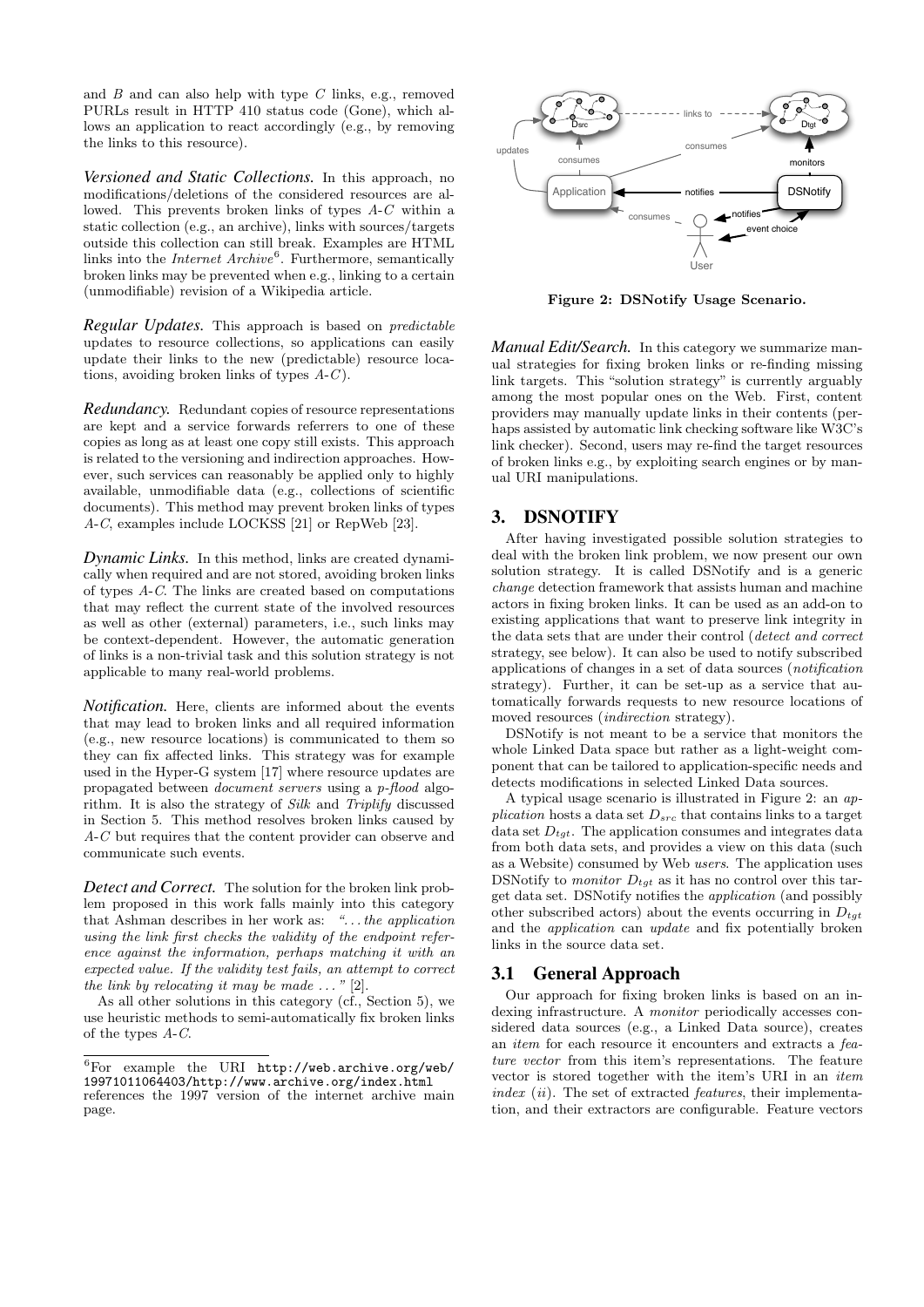are updated in the ii with every monitoring cycle resulting in possible update events logged by DSNotify.

Items corresponding to resources that are not found anymore are moved to another index, the removed item index (rii). After some timeout period, items are moved from the  $rii$  to a third index called the *archived item index* (*aii*) resulting in a remove event (cf. Definition 2).

Items in the ii and the rii are periodically considered by a housekeeper thread (a "move detector") that compares their feature vectors and tries to identify possible successors for removed (real-world) items (cf. Definition 3). A plug-in heuristic is used for this comparison; in the default configuration a vector space model acting on the extracted and weighted feature vectors is used. The similarity measures for the features themselves are configurable; for character string features one could use, for instance, exact string matching or the Levenshtein distance. The similarity value calculated by the *heuristic* is compared against *threshold values*<sup>7</sup> to determine whether an item is another item's predecessor (resulting in a detected move event) or not (possibly resulting in a detected create event). The predecessors of the newly indexed items are moved to the aii and linked to the new corresponding items. This enables actors to query the DSNotify indices for actual locations of items.

The events detected by DSNotify are stored in a central event log. This log as well as the indices can be accessed via various interfaces, such as a Java API, an XML-RPC interface, and an HTTP interface.

#### 3.2 Time-interval-based Blocking

The main task of DSNotify is the efficient and accurate matching of pairs of feature vectors representing the same real-world item at different points in time. As in record linkage and related problems (cf. Section 5), the number of such pairs grows quadratically with the number of considered items resulting in unacceptable computational effort. The reduction in the number of comparisons is called blocking and various approaches have been proposed in the past [25].

We have developed a time-interval-based blocking (TIBB) mechanism for an efficient and accurate reduction of the number of compared feature vector pairs. Our method includes only the feature vectors derived from items that were detected as being recently created or removed, blocking out the vast majority of the items in our indices. Reconsidering Definition 3, this means that we are allowing only small values for  $\Delta$ . Thus, if x is the number of feature vectors stored in our system,  $n$  is the number of new items and  $r$ is the number of recently removed items with  $n + r \leq x$ , then the number of comparisons in a single DSNotify housekeeping operation is  $n \cdot r$  instead of  $x^2$ . It is intuitively clear that normally  $n$  and  $r$  are much smaller than  $x$  and therefore  $n \cdot r \ll x^2$ . The actual number of feature vector comparisons in a single housekeeper operation depends on the vitality of the monitored data source with respect to created, removed and moved items and on the frequency of housekeeping operations<sup>8</sup>. We have analyzed and confirmed this behavior in



Figure 3: Example timeline illustrating the main workflow of DSNotify.  $C_i, R_i$  and  $M_{i,j}$  denote create, remove and move events of items i and j.  $m_x$  and  $h_x$  denote *monitoring* and *housekeeping* operations respectively. The current index contents is shown in the grey boxes below the respective operation, the overall process is explained in the text.

the evaluation of our system (see Section 4).

## 3.3 Monitoring and Housekeeping

The cooperation of monitor, housekeeper, and the indices is depicted in Figure 3. To simplify matters, we assume an empty dataset at the beginning. Then four items  $(A,B,C,D)$ are created before the initial DSNotify monitoring process starts at  $m_0$ . The four items are detected and added to the item index  $(ii)$ . Then a new item E is created, item A is removed and the items  $B$  and  $C$  are "moved" to a new location becoming items  $F$  and  $G$  respectively. At  $m_1$  the three items that are not found anymore by the monitor are "moved" to the removed item index  $(rii)$  and the new item is added to the ii. When the housekeeper is started for the first time at  $h_1$ , it acts on the current indices and compares the recent new items  $(E, F, G)$  with the recently removed items  $(B,C,A)$ . It does not include the "old" item D in its feature vector comparisons. The housekeeper detects  $B$  as a predecessor of  $F$  and  $C$  as a predecessor of  $G$ , moves  $B$  and  $C$  to the archived item index  $(aiii)$  and links them to their successors. Between  $m_1$  and  $m_2$  a new item is created  $(H)$ , two items  $(F,D)$  are removed and the item E is "moved" to item I. The monitor updates the indices accordingly at  $m_2$  and the subsequent housekeeping operation at  $h_2$  tries to find predecessors of the items  $H$  and  $I$ . But before this operation, the housekeeper recognizes that the retention period of item A in rii is longer than the timeout period and moves it to the  $aii$ . The housekeeper then detects  $E$  as a predecessor of I, moves it also to the aii and links it to I. Between  $m_2$  and  $m_3$  no events take place and the indices remain untouched by the monitor. At  $h_3$  the housekeeper recognizes the timeout of the items  $F$  and  $D$  and moves them to the *aii* leaving an empty *rii*.

#### 3.4 Event Choices

As mentioned before, a threshold value (upperThreshold) is used to decide whether two feature vectors are similar enough to assume their corresponding items as a predecessor/successor pair. Furthermore, DSNotify uses a second threshold value (lowerThreshold) to decide whether two fea-

<sup>7</sup>Note that using threshold values for the determination of non-matches, possible-matches and matches was already proposed by Fellegi and Sunter in 1969 [10].

<sup>8</sup>As housekeeping and monitoring are separate operations in DSNotify, this number depends also on the monitoring frequency when lower than the housekeeping frequency.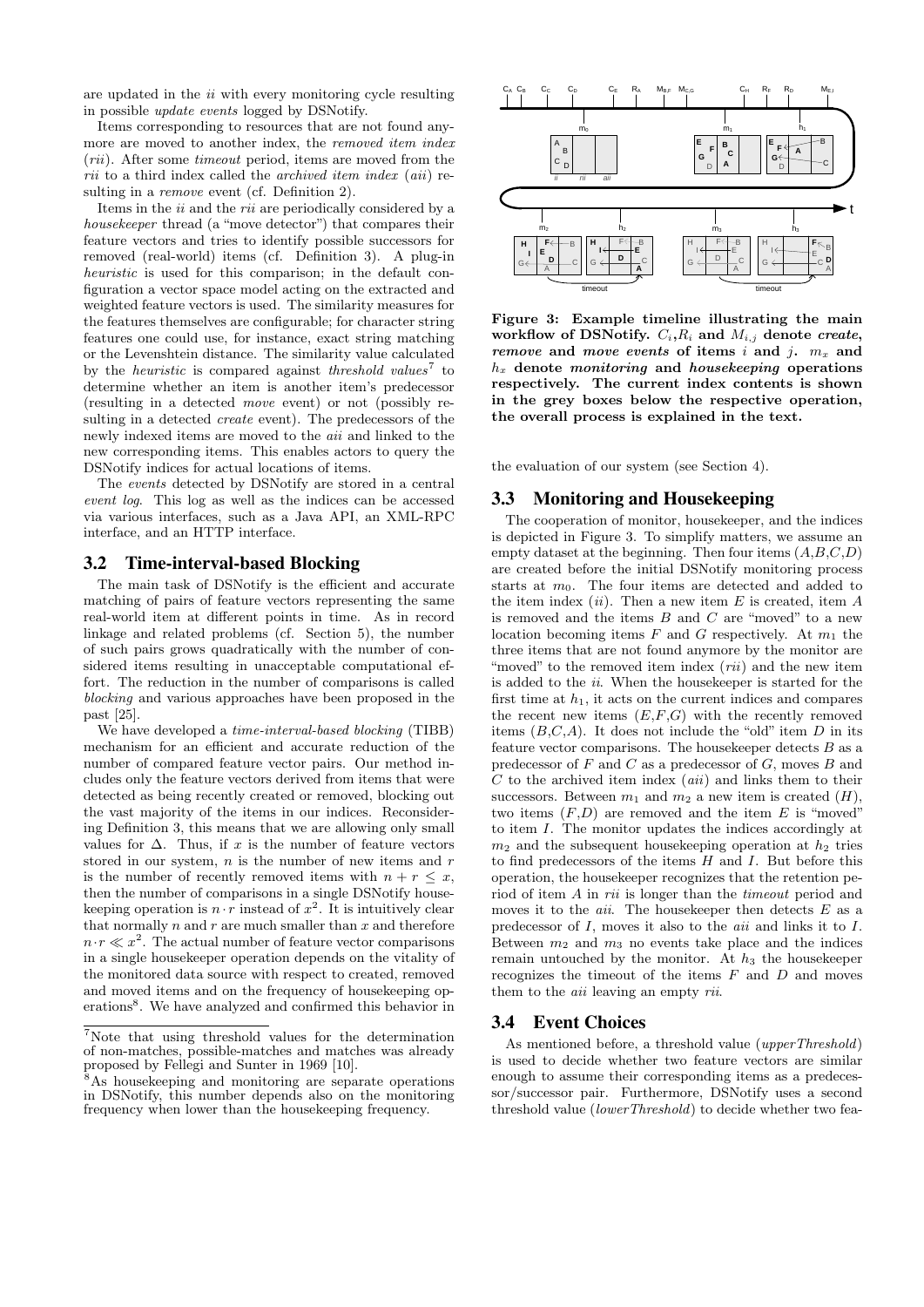



ture vectors are similar enough to be even considered as such a pair ("possible move candidates", pmc). When none of the feature vectors considered for a possible move operation are similar enough (i.e., >upperThreshold), DSNotify stores all considered pairs of feature vectors with similarity values >lowerThreshold in a so-called event choice object. Event choices are representations of decisions that have to be made outside of DSNotify, for example by human actors or by other machine actors that can resort to additonal data/knowledge. These external actors may access the log of event choice objects and send their decisions about what feature vector pair (if any) corresponds to a predecessor/successor pair back. DSNotify will now update its indices accordingly and send notifications to all subscribed actors. A detailed description of the overall housekeeping algorithm, the core of DSNotify, is presented in Algorithm 1.

#### 3.5 Item History and Event Log

As discussed above, DSNotify incrementally constructs three central data structures during its operation: (i) an event log containing all events detected by the system, (ii) a log containing all unresolved event choices and (iii) a linked structure of feature vectors constituting a history of the respective items. This latter structure is stored in the indices maintained by DSNotify. All three data structures can be accessed in various ways by agents that make use of DSNotify for fixing broken links as further described in [12].

As these data structures may grow indefinitely, a strategy for pruning them from time to time is required. Currently



Figure 4: The DSNotify evaluation approach. A simulator takes two datasets  $(D_{src}$  and  $D_{tot}$ ) and an eventset  $(E_{test})$  as input and continuously updates a newly created observed dataset  $(D_{obs})$ . DSNotify monitors this dataset and creates a log of detected events  $(E_{det})$ . This log is compared to the eventset  $E_{test}$  to evaluate the system's accuracy.

we rely on simple timeouts for removing old data items from these structures but this method can still result in unacceptable memory consumption when monitoring highly dynamic data sources. More advanced strategies are under consideration. Note that we consider particularly the feature vector history as a very valuable data structure as it allows ex post analysis of the evolution of items w.r.t. their location in a data set and the values of the indexed features.

#### 4. EVALUATION

In the evaluation of our system we concentrated on two issues: first, we wanted to evaluate the system for its applicability for real-world Linked Data sources, and second, we wanted to analyze the influence of the housekeeping frequency on the overall effectiveness of the system.

We evaluated our system with datasets that we call *event*sets. An eventset is a timely-ordered set of events (cf. Definition 2 and 3) that transforms a source into a target dataset. Thus, an eventset can be seen as the event history of a dataset. We have developed a simulator that can re-play such eventsets, interpreting the event timestamps with regard to a configurable duration of the whole simulation. Figure 4 depicts an overview of our evaluation approach.

All experiments were carried out on a system using two Intel Xeon CPUs with 2.66 Ghz each and 8 GB of RAM. The used threshold values were 0.8 (upperThreshold) and 0.3 (lowerThreshold). We have created two types of eventsets from existing datasets for our evaluation: the *iimb-eventsets* and the *dbpedia-eventset*<sup>9</sup>.

#### 4.1 The IIMB Eventsets

The iimb-eventsets are derived from the ISLab Instance Matching Benchmark [11] which contains one (source) dataset containing 222 instances and 37 target datasets that vary in number and type of introduced modifications to the instance data. It is the goal of instance matching tools to match the resources in the source dataset with the resources in the respective target dataset by comparing their instance data. The benchmark contains an alignment file describing

<sup>9</sup>All data sets are available at http://dsnotify.org/.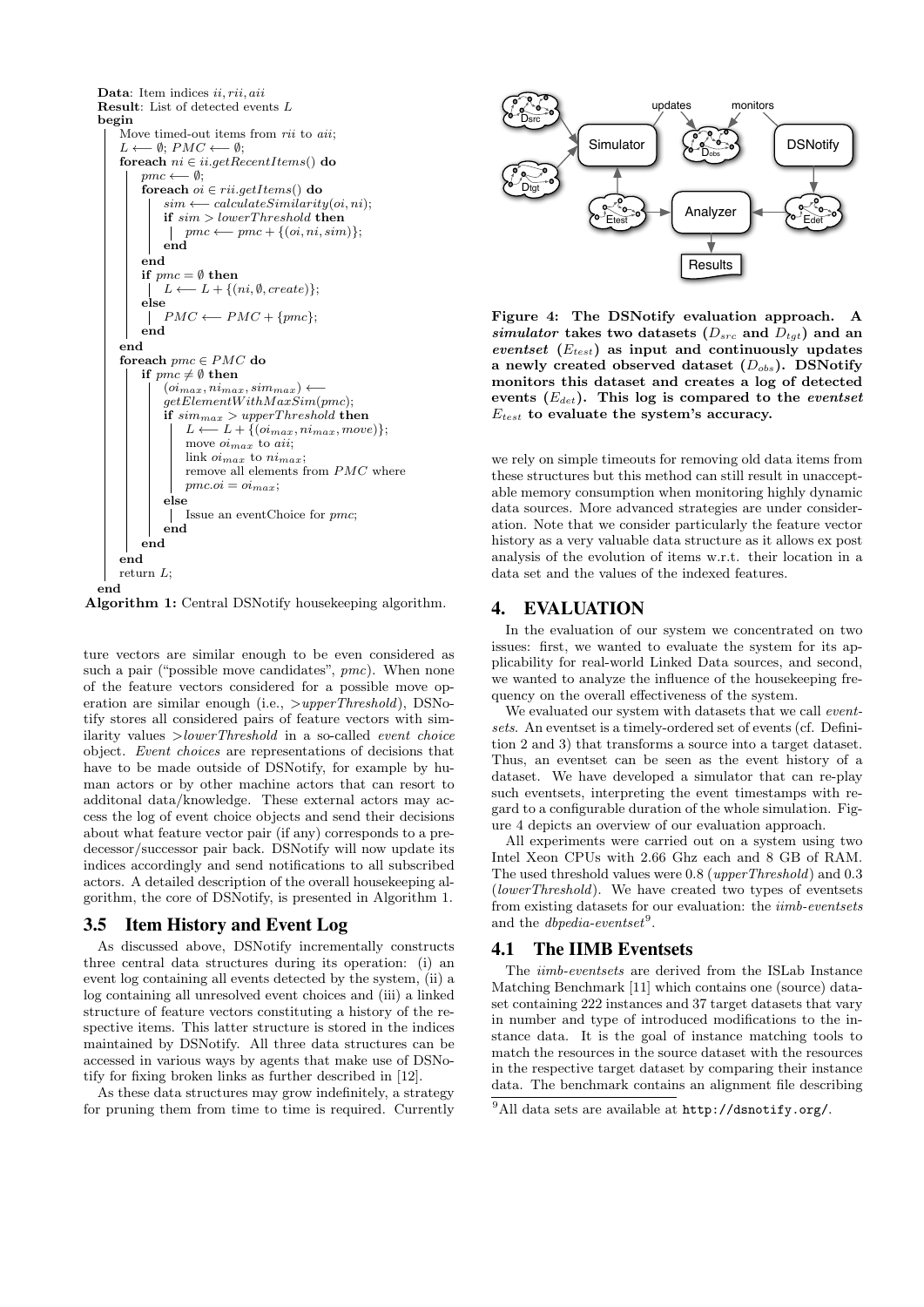| Name                                                                         | Coverage | H     | $H_{norm}$ |  |
|------------------------------------------------------------------------------|----------|-------|------------|--|
| tbox:cogito-Name                                                             | 0.995    | 5.378 | 0.995      |  |
| tbox:cogito-first_sentence                                                   | 0.991    | 5.354 | 0.991      |  |
| tbox:cogito-tag                                                              | 0.986    | 1.084 | 0.201      |  |
| tbox:cogito-domain                                                           | 0.982    | 3.129 | 0.579      |  |
| tbox:wikipedia-name                                                          | 0.333    | 1.801 | 0.333      |  |
| tbox:wikipedia-birthdate                                                     | 0.225    | 1.217 | 0.225      |  |
| tbox:wikipedia-location                                                      | 0.185    | 0.992 | 0.184      |  |
| tbox:wikipedia-birthplace                                                    | 0.104    | 0.553 | 0.102      |  |
| Namespace prefix tbox: $\langle$ http://islab.dico.unimi.it/iimb/tbox.owl# > |          |       |            |  |

Table 3: Coverage, entropy and normalized entropy of all properties in the iimb datasets with a  $coverage > 10\%$ . The selected properties are written in bold.

what resources correspond to each other that can be used to measure the effectiveness of such tools. We used this alignment information to derive 10 eventsets, corresponding to the first 10 iimb target datasets, each containing 222 move events. The first 10 iimb datasets introduce increasing numbers of value transformations like typographical errors to the instance data. We used random timestamps for the events (as this data is not available in this benchmark) that resulted in an equal distribution of events over the eventset duration.

We have simulated these eventsets, monitored the changing dataset with DSNotify and measured precision and recall of the reported events with respect to the eventset information. For a useful feature selection we first calculated the entropy of the properties with a *coverage*  $> 10\%$ , i.e., only properties were considered where at least 10% of the resources had instance values. The results are summarized in Table 3. As the goal of the evaluation was not to optimize the resulting precision/recall values but to analyze our blocking approach, we consequently chose the properties tbox:cogito-tag and tbox:cogito-domain for the evaluation because they have good coverage but comparatively small entropy in this dataset. We calculated the entropy as shown in Equation 1 and normalized it by dividing by  $ln(n)$ .

$$
H(p) = -\sum_{i=1}^{n} p_i \ ln(p_i) \tag{1}
$$

DSNotify was configured to compare these properties using the Levenshtein distance and both properties contributed equally (weight  $= 1.0$ ) to the corresponding feature vector comparison. The simulation was configured to run for 60 seconds, thus the monitored datasets changed with an average rate of  $\frac{222}{60} = 3.7$  events/s.

As stated before, the goal of this evaluation was to demonstrate the influence of the housekeeping frequency on the overall effectiveness of the system. For this, we repeated the experiment with varying housekeeping intervals of 1s, 3s, 10s, 20s, 30s (corresponding to an average rate 3.7, 11.1, 37.0, 74.0, 111.0 events/housekeeping cycle) and calculated the  $F_1$ -measure (the harmonic mean of precision and recall) for each dataset (Figure 5).

*Results.* The results clearly demonstrate the expected decrease in accuracy when increasing the length of the housekeeping intervals, as this leads to more feature vector comparisons and therefore more possibilities to make the wrong decisions. Furthermore, Figure 5 depicts the decreasing ac-



Figure 5: Influence of the housekeeping interval (hki) on the  $F_1$ -measure in the *iimb-eventsets* evaluations.

curacy with the increasing dataset number. This is also expected as the benchmarks introduces more value transformations with higher dataset numbers, although there are two outliners for the datasets 7 and 10.

#### 4.2 The DBpedia Persondata Eventset

In order to evaluate our approach with real-world data we have created a dbpedia-eventset that was derived from the person datasets of the DB pedia snapshots  $3.2$  and  $3.3^{10}$ . The raw persondata datasets contain 20,284 (version 3.2) and 29,498 (version 3.3) subjects typed as foaf:Person each having three properties foaf:name, foaf:surname and foaf:givenname. Naturally, these properties are very well suited to uniquely identify persons as also confirmed by their high entropy values (cf. Table 4). For the same reasons as already discussed for the *jimb* datasets an evaluation with only these properties would not clearly demonstrate our approach. Therefore we enriched both raw data sets with four properties (see Table 4) from the respective DBpedia Mapping-based Infobox Extraction datasets [7] with smaller coverage and entropy values.

We derived the *dbpedia-eventset* by comparing both datasets for created, removed or updated resources. We retrieved the creation and removal dates for the events from Wikipedia as these data are not included in the DBpedia datasets. For the update events we used random dates. Furthermore, we used the DBpedia redirect dataset to identify and generate move events. This dataset contains redirection information derived from Wikipedia's redirect pages that are automatically created when a Wikipedia article is renamed. The dates for these events were also retrieved from Wikipedia.

The resulting eventset contained 3810 create, 230 remove, 4161 update and 179 move events, summing up to 8380 events<sup>11</sup>. The histogram of the eventset depicted in Figure 6 shows a high peak in bin 14. About a quarter of all events

 $10$ <sup>10</sup>The snapshots contain a subset of all instances of type foaf:Person and can be downloaded from http://dbpedia. org/ (filename: persondata\_en.nt).

 $11$ Another 5666 events were excluded from the eventset as they resulted from inaccuracies in the DBpedia datasets. For example there are some items in the 3.2 snapshot that are not part of the 3.3 snapshot but were not removed from Wikipedia (a prominent example is the resource http://dbpedia.org/resource/Tim\_Berners-Lee). Furthermore several items from version 3.3 were not included in version 3.2 although the creation date of the corresponding Wikipedia article is before the creation date of the 3.2 snapshot. We decided to generally exclude such items.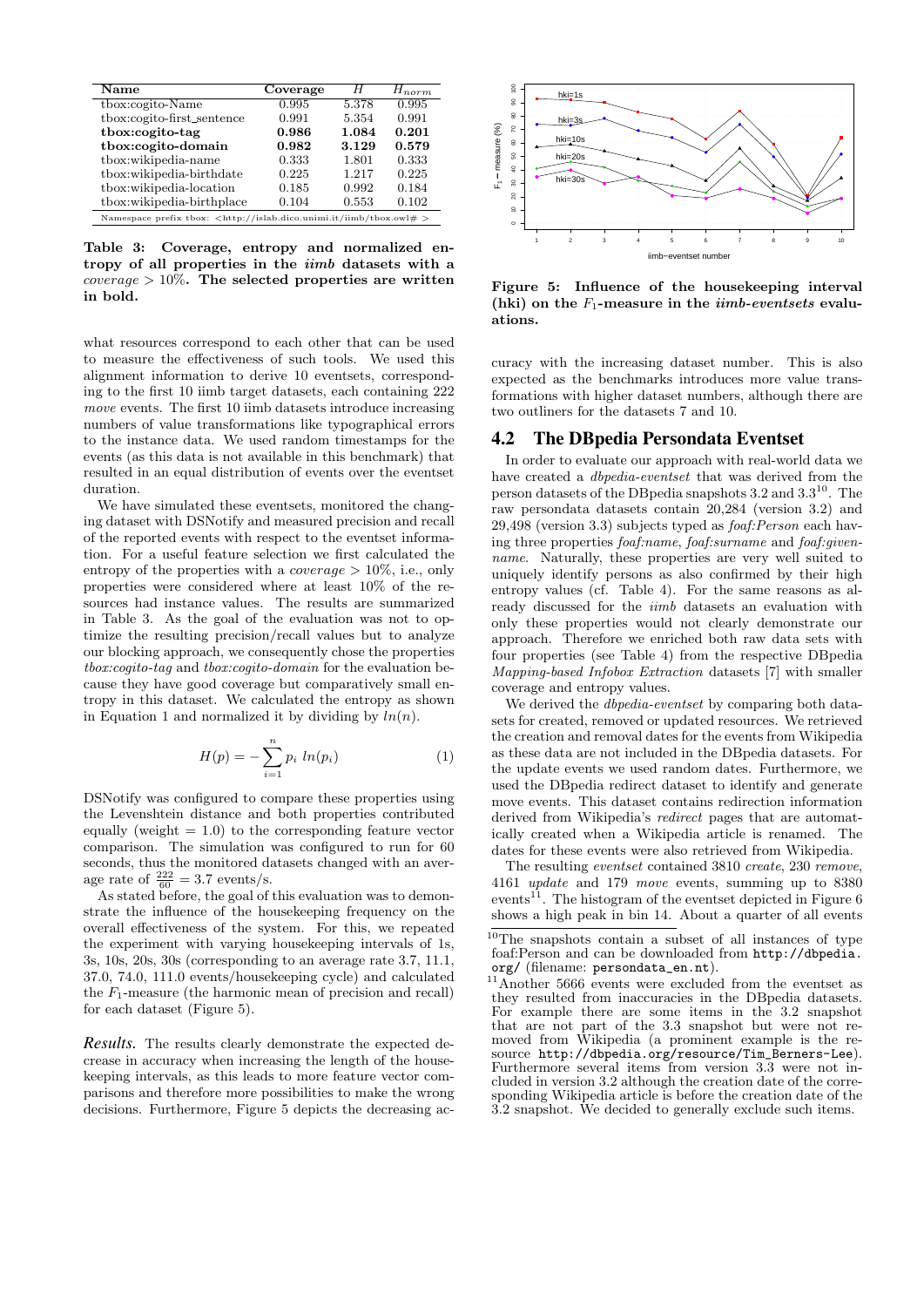| Name                                                                      | Coverage  | H          | $H_{norm}$ |  |
|---------------------------------------------------------------------------|-----------|------------|------------|--|
| foaf:name $(d)$                                                           | 1.00/1.00 | 9.91/10.28 | 1.00/1.00  |  |
| foaf:surname $(d)$                                                        | 1.00/1.00 | 9.11/9.25  | 0.92/0.90  |  |
| foaf:givenname $(d)$                                                      | 1.00/1.00 | 8.23/8.52  | 0.83/0.83  |  |
| $d$ bpedia:birthdate $(d)$                                                | 0.60/0.60 | 5.84/5.96  | 0.59/0.58  |  |
| dbpedia:birthplace (o)                                                    | 0.48/0.47 | 4.24/4.32  | 0.43/0.42  |  |
| $d$ bpedia:height $(d)$                                                   | 0.10/0.08 | 0.65/0.51  | 0.07/0.05  |  |
| $d$ bpedia: $dr$ aftyear $(d)$                                            | 0.01/0.01 | 0.06/0.05  | 0.01/0.01  |  |
| Namespace prefix dbpedia: <http: dbpedia.org="" ontology=""></http:>      |           |            |            |  |
| Namespace prefix foaf: $\langle \text{http://xmlns.com/foaf/0.1/}\rangle$ |           |            |            |  |

Table 4: Coverage, type, entropy and normalized entropy of all properties in the enriched dbpedia 3.2/3.3 persondata sets. The selected properties are written in bold. Symbols: object property (o), datatype property (d).



Figure 6: Histogram of the distribution of events in the dbpedia-eventset. A bin corresponds to a time interval of about 11 days.

occured within this time interval. We think that such event peaks are not unusual in real-world data and are interested how our application deals with such situations.

We re-played the eventsets, monitored the changing dataset with DSNotify and measured precision and recall of the reported events with respect to the eventset information (cf. Figure 4). We repeated the simulation seven times varying the number of average events per housekeeping interval and calculated the  $F_1$ -measure of the reported move events<sup>12</sup>.

For each simulation, DSNotify was configured to index only one of the six selected properties in Table 4. To calculate the similarity between datatype properties, we used the Levensthein distance. For object properties we used a simple similarity function that counted the number of common property values (i.e., resources) in both resources that are compared and divided it by the number of total values.

Furthermore, we ran the simulations indexing only one cumulative attribute, an rdf-hash. This hash function calculates an MD5 hashsum over all string-serialized properties of a resource and the corresponding similarity function returns 1.0 if the hash-sums are equal or 0.0 otherwise. Thus this rdf-hash is sensible to any modifications in a resource's instance data.

Additionally we evaluated a combination of the dbpedia birthdate and birthplace properties, each contributed with equal weight to the weighted feature vector. The coverage of resources that had values for at least one of these attributes was 65% in the 3.2 snapshot and 62% in the 3.3 snapshot.



Figure 7: Influence of the number of events per housekeeping cycle on the  $F_1$ -measure of detected move events in the dbpedia-eventset evaluation.

*Results.* The results, depicted in Figure 7, show a fast saturation of the  $F_1$ -measure with an decreasing number of events per housekeeping cycle. This clearly confirms the findings from our iimb evaluation. The accuracy of DSNotify increases with increasing housekeeping frequencies or decreasing event rates. From a pragmatical viewpoint, this means a tradeoff between the costs for monitoring and housekeeping operations (computational effort, network transmission costs, etc.) and accuracy. The curve for the simple rdfhash function is surprisingly good, stabilizing at about 80% for the  $F_1$ -measure. This can be attributed mainly to the high precision rates that are expected from such a function. The curve for the combined properties shows maximum values for the  $F_1$ -measure of about 60%.

The measured precision and recall rates are depicted in Figure 8. Both measures show a decrease with increasing numbers of events per housekeeping cycle. For the precision this can be observed mainly for low-entropy properties whereas the recall measures for all properties are affected.



Figure 8: Influence of the number of events per housekeeping cycle on the measured precision and recall of detected move events in the dbpedia-eventset evaluation.

It is, again, important to state that our evaluation had not the goal to maximize the accuracy of the system for these particular eventsets but rather to reveal the characteristics of our time-interval-based blocking approach. It shows that

 $12$ We fixed the housekeeping period for this experiment to 30s and varied the simulation length from 3600 to 56.25s. Thus the event rates varied between 2.3 to 149.0 events/second or 35.2 to 2250.1 events/housekeeeping interval respectively. For these calculations we considered only move, remove and create events (i.e., 4219 events) from the eventset as only these influence the accuracy of the algorithm.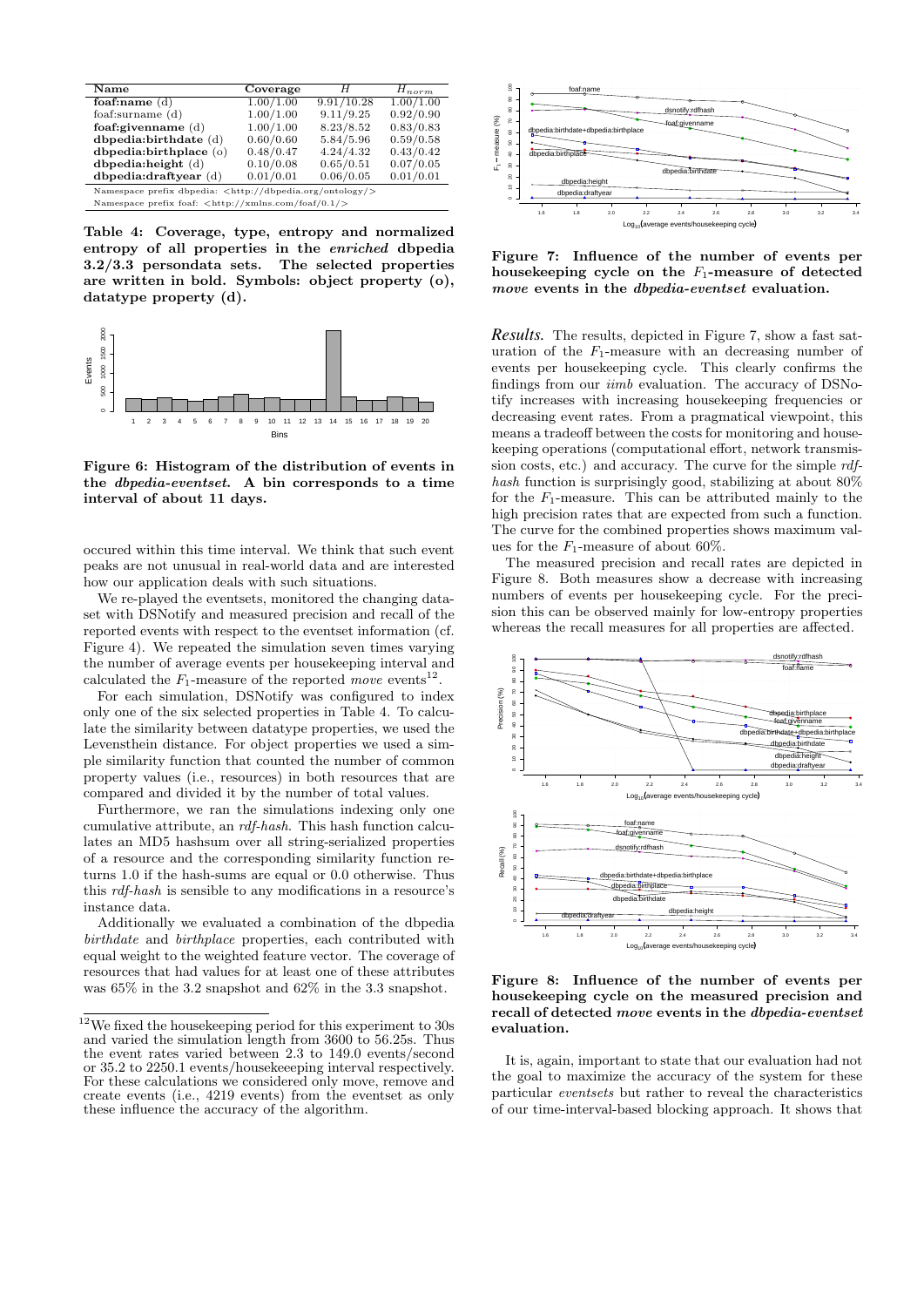we can achieve good results even for attributes with low entropy when choosing an appropriate housekeeping frequency.

## 5. RELATED WORK

Besides the already cited works, our research is also closely related to the areas of record linkage, a well-researched problem in the database domain, and instance matching, which is related to ontology alignment and schema matching.

Record linkage<sup>13</sup> is concerned with finding pairs of data records (from one or multiple datasets) that refer to (describe) the same real-world entity [25, 9]. This information is useful e.g., for joining different relations or for duplicate detection [9]. Record linkage is trivial where entityunique identifiers (such as ISBN numbers or OWL inversefunctional properties like  $foaf.mbox$  are available. When such additional identifiers are missing, tools often rely on probabilistic distance metrics and machine learning methods (e.g., HMMs, TD-IDF; SVM). A comprehensive survey of record linkage research can be found in [9]. The instance matching problem is closely related to record linkage but requires certain specific methods when dealing with structural and logical heterogeneities as pointed out in [11].

Furthermore, our work is closely related to current work in Semantic Web and in hypertext research:

In [20], Phelps and Wilensky propose so-called robust hyperlinks based on URI references that are decorated with a  $small<sup>14</sup> lexical signature composed of terms extracted from$ the referenced document. When a target document is not found, this lexical signature can be used to re-find the resource using regular Web search engines. A disadvantage of the robust hyperlink approach is that it requires existing URI references to be changed which is not the case with our approach. Furthermore, it is unclear how to extend this method to non-textual resources whereas our feature vector based approach could in principle be combined with most existing multimedia feature extraction solutions.

In [14], an algorithm for record linkage (object consolidation) based on inverse-functional properties is described. The approach groups instances with matching IFP values together and determines canonical URIs for identification of the real-world entities described by those instances. Naturally, IFPs can be used efficiently for record linkage problems but are unfortunately unavailable in many real-world datasets. In DSNotify, IFPs can be exploited by simply using them as a single feature in a feature vector.

The Silk framework [24] aims mainly at the automatic, heuristics-based discovery of semantic relationships between resources in the Web of Data. These heuristics may be configured using an XML-based links specification language (Silk-LSL). In order to react on changes in the interlinked datasets, the authors propose a new SOAP-based protocol (Web of Data - Link Maintenance Protocol, WOD-LMP <sup>15</sup>) for synchronizing and maintaining links between LD sources.

Triplify [3] is a system that exposes data from relational databases as Linked Data. It is based on mapping HTTP requests to RDBMS queries and publishing the result data as

RDF. Triplify also provides a Linked Data Update Log that groups updates to an RDF model within a certain timespan into nested collections accessible via HTTP. In principle, this solution provides a scalable approach for logging events that occurred in a Linked Data source. However, this notification approach requires clients to regularly poll this log and the data source to capture all these events (if possible). Furthermore, the current specification of the vocabulary<sup>16</sup> used for describing the update events does not contain moved or created events but only "Update" and "Deletion".

Peridot is a tool developed by IBM for automatically fixing links in the Web. It is based on the patents [4, 5] and the basic idea is to calculate fingerprints of Web documents and repair broken links based on their similarity. The method differs from DSNotify in that we consider the structured nature of Linked Data and support domain-specific, configurable similarity-heuristics on a property level which allows more advanced comparisons methods. Furthermore, DSNotify introduces the described time-interval-based blocking approach and detects also create, remove and update events.

In [19], Morishima et al. describe Link Integrity Management tools that focus on fixing broken links in the Web that occurred due to moved link targets (type B, cf. section 2.2). Similar to DSNotify, they have developed a tool called PageChaser that uses a heuristic approach to find missing resources based on indexed information (namely URIs, page content and redirect information). An explorer component, which makes use of search engines, redirect information, and so-called link authorities (Web pages containing wellmaintained links) is used to find possible URIs of moved resources. They also provide a heuristics-based method to calculate such link authority pages. A major difference to our approach is that PageChaser was built for fixing links in the (human) Web exploiting some of its characteristics (like locality or link authorities), while DSNotify aims at becoming a general framework for assisting actors in fixing links based on domain-specific content features.

In a recent paper, Van de Sompel et al. discuss a protocol for time-based content negotiation that can be used to access archived representations ("Mementos") of resources [22]. By this, the protocol enables a kind of time-travel when accessing archived resources (such archives would fall into the Versioned and Static Collections category in Table 2). DSNotify could be used to build such archives when a monitor implementation was used that would store not only a feature vector derived from a resource representation but also the representation data itself.

## 6. CONCLUSIONS AND FUTURE WORK

We presented the broken link problem in the context of the Web of Data as a special case of the instance matching problem and showed the feasibility of a time-interval-based blocking approach for systems that aim at detecting and fixing such broken links. Reconsidering the solution strategies for the broken link problem discussed in Section 2.2, we can state that DSNotify can actually be used in multiple ways, including: (1) to function as a detect and correct module in an existing software, (2) as a standalone notification service that keeps subscribed clients informed about changes in a data source, (3) as an indirection service that automatically forwards requests for moved resources to their new location.

 $13$ Record linkage is also known under many other names, such as object identification, data cleaning, entity resolution, coreference resolution or object consolidation [25, 14, 9].

<sup>&</sup>lt;sup>14</sup>The authors found out that five terms are enough to uniquely identify a Web resource in virtually all cases.

 $^{15}$ http://www4.wiwiss.fu-berlin.de/bizer/silk/ wodlmp/

 $^{16}$ http://triplify.org/vocabulary/update